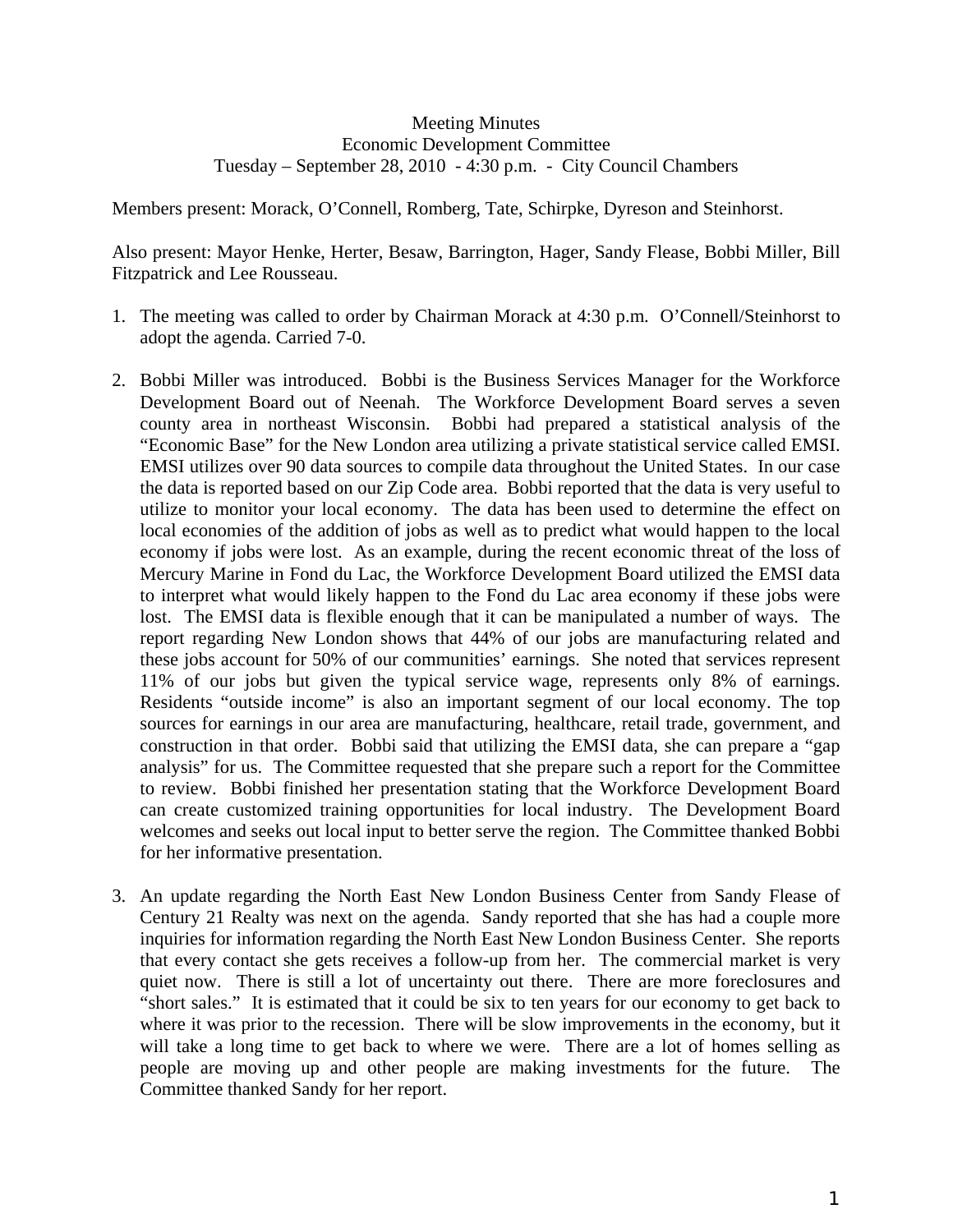- 4. School Superintendent, Bill Fitzpatrick was next on the agenda. The Committee suggested last month that perhaps it would be appropriate to invite the Schools to participate in a contest to create a new city billboard as the City billboard out on Highway 45 is over ten years old and needs to be updated. The billboard could focus on advertising for tourism and/or attracting business to the City. The thought being that the students are very creative and we are all sure they could come up with some interesting ideas. Bill suggested that there would be two approaches to follow: open the contest up to everyone or perhaps to deal with it as a business venture with a competition to create the best new billboard idea. One of the thoughts for this project is to create some ownership for our local kids and young adults. It was suggested that the project start next semester. Bill volunteered to put together some suggested guidelines for the project and bring it back to the Committee for further consideration.
- 5. Superintendent Fitzpatrick next addressed how the school district is working to cooperatively address some of the goals as outlined in the City of New London Strategic plan, titled EnVision New London. He identified several school undertakings including the focus on career development that starts in the fifth grade and includes the career advancement programming in high school. He explained that all students have to develop a student portfolio and they also have to be evaluated based on their presentation of their portfolio by a group of local residents and business people. Students develop effective communication techniques, and become self-directed planners for their future. They are focusing on making sure students have a plan for their future and that they are successful after they leave high school. It was noted by the Committee that it is very important for the City to maintain communication with our School District and that it would be beneficial to periodically have similar meetings such as this. The Committee thanked Superintendent Fitzpatrick for visiting and sharing his thoughts regarding one of our most important community assets, that being our children.
- 6. Kent next provided his monthly update to the Committee. He noted that he made contact with six local businesses last month. Chairman Morack noted that the initiative Kent is undertaking at the suggestion of the Forward New London group regarding the establishment of a canoe/kayak business is just the type of initiative that the Committee calls for and the community needs. The Committee reviewed the memo Kent had prepared regarding the Dutch Boyz development being proposed for the Village of Little Chute. The project involved a partnership between a group of private developers and the City. The City committed \$500,000 of funding from a Tax Increment Finance District to assist this \$4 million dollar private development proposal. The project is controversial and at this time, it is still in the planning stages.
- 7. Chairman Morack reported that he has been back in touch with Missy Porath at the High School to continue our relationship with her class. We won't know about future work on projects for the City until next month as it is too early in the school year.
- 8. Kent reported to the Committee that of the 180 Request For Proposals that were sent out for development of the City downtown river front property, he only received one phone call.